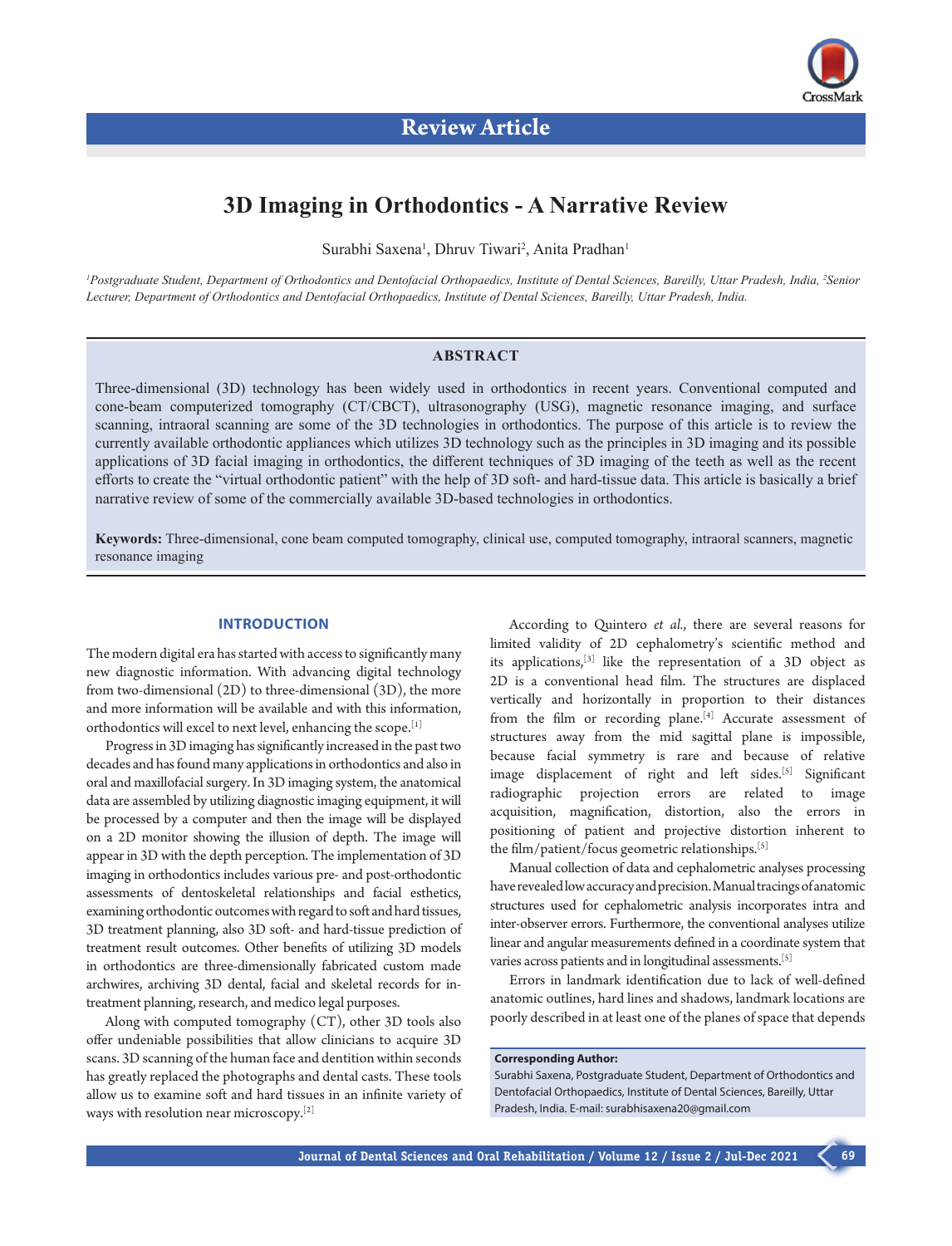on head orientation and observer experience.<sup>[6]</sup>

Therefore, the aim of the present narrative review is to summarize the various 3D imaging system, its daily application in orthodontic practices for diagnosing and treatment planning.

# **3D IMAGING MODALITIES**

Some of the 3D imaging methods can be summarized as follows:

- • Conventional computed and cone-beam computerized tomography (CT/CBCT)
- USG
- Magnetic resonance imaging (MRI) and surface scanning
- Intraoral scanning.

**CT**

The first clinical CT scanner was introduced by Sir Godfrey N Hounsfield in 1967.[7]

CT imaging, also known as computerized axial tomography imaging, uses spiral X-ray equipment [Figure 1] to generate cross sectional images of the body. A fan beam shaped X-ray source [Figure 2] and solid-state detectors are mounted on a rotating gantry while it advances. The image of the patient is obtained slice by slice usually in an axial plane. Images interpretation is done by assembling the slices to get multiple 2D representation. Stacking multiple 2D slices together leads to the formation of 3D illustrations. Since CT is expensive and subjects the patient to a high radiation dose, CBCT was introduced to overcome these



**Figure 1:** The CT equipment and the CBCT equipment



**Figure 2:** Comparison of basic functioning difference between CT and CBCT technologies

limitations.<sup>[8]</sup>

# **CBCT[9]**

The CBCT machine can scan the patient in sitting, standing, and supine position. X-ray source and detector are fixed to rotating gantry [Figure 1] which is used to achieve the desired imaging in CBCT. By the middle of the area of interest onto an X-ray detector on the opposite side, a divergent cone shaped [Figure 2] source of ionizing radiation is directed. Throughout the rotation, multiple (from 150≥ 600) sequential planar projection images of the particular view of the field are captured in a complete or in a partial arc.

#### **Differences between CT and CBCT**

| Reference                | CBCT technology                                                       | CT technology                                                                                               |
|--------------------------|-----------------------------------------------------------------------|-------------------------------------------------------------------------------------------------------------|
| Type of beam Cone shaped |                                                                       | Fan shaped                                                                                                  |
| Exposure of<br>beam      | Volumetric, 3D                                                        | 2D                                                                                                          |
| Scan time                | Rapid scan time (10–70 s)                                             | More scan time, it takes some<br>minutes for scan to complete                                               |
| Dose                     | Range 36.5–182.1 µSv                                                  | Range: Mandible-761-<br>$3324\mu Sv$<br>Maxilla-104-1202 μSv                                                |
| Artifacts                | artifacts compared to<br>CT; lesser metal artifacts<br>compared to CT | More noise and movement Lesser as compared to CBCT                                                          |
| Soft tissue              | Poor soft-tissue contrast                                             | It has bone and soft-tissue<br>windows, making it useful<br>for determining various soft-<br>tissue details |

CBCT: Cone-beam computed tomography, 2D: Two-dimensional, CT: Computed tomography

#### **Applications of CBCT in orthodontics**

Various applications of CBCT in orthodontics could be broadly covered as: [8]

1. Diagnostic assessments

- • Root form and length
- • Unerupted tooth position
- Facial asymmetry
- Clefts and bone defects
- • Pathologies.
- 2. TMJ assessment
- 3. Airway
- 4. Craniofacial morphometrics and cephalometry
- 5. Orthodontic treatment planning
- 6. Assessment of treatment outcomes.

### **Diagnostic assessments[10]**

CBCT imaging system exactly determines the labial/lingual relationships, the exact angulation of impacted teeth, and the exact proximity of adjacent roots, crown, and bones and play a very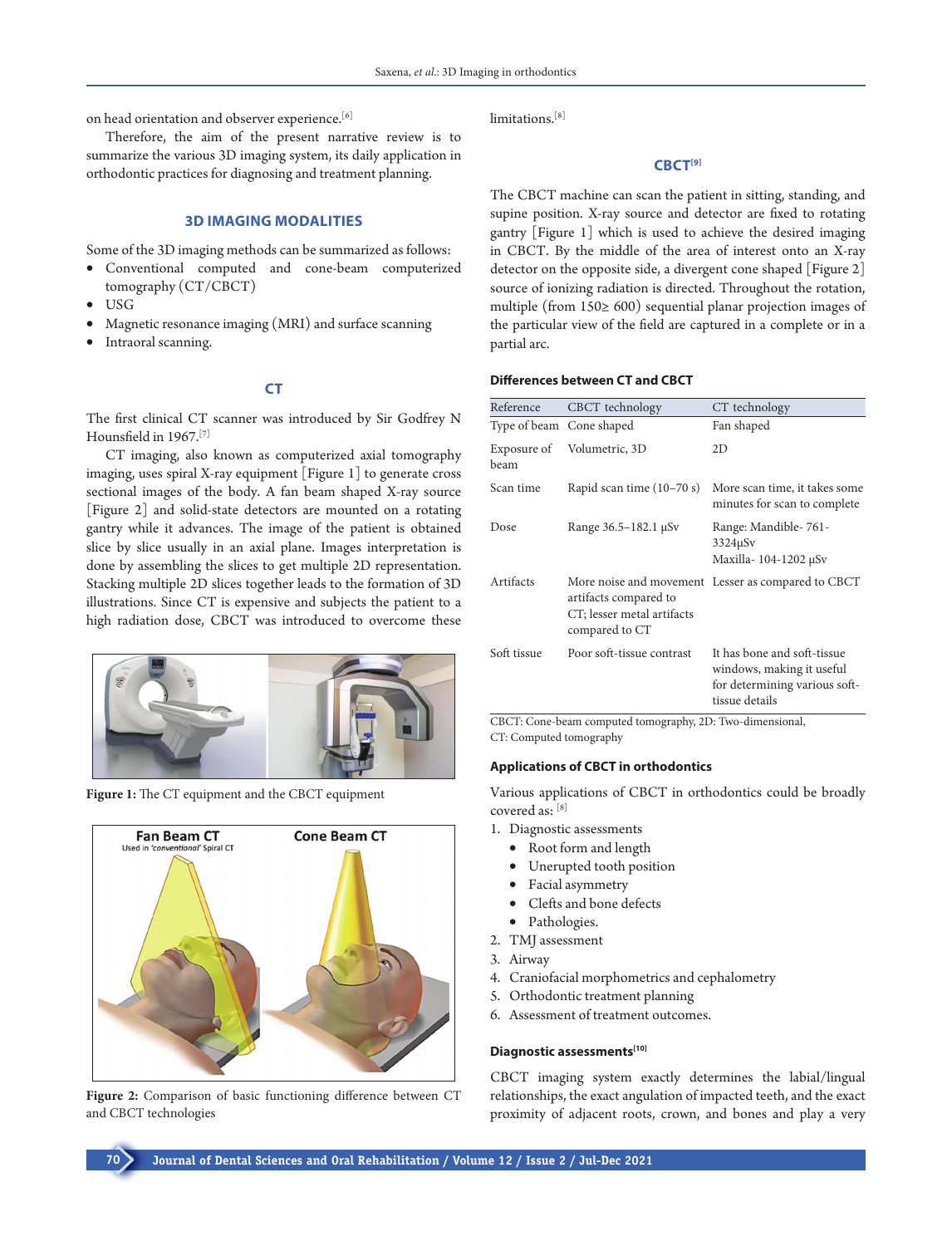important role in diagnosing and treatment planning.

# **TMJ assessment[10]**

Degenerative changes of TMJ, which play an important role in orthodontics treatment, can be evaluated using follow-up CBCT over an extended period of time. Current software solutions allow the visualization of TMJ osseous elements, isolated (segmented) from other surrounding structures.

## **Airway[10]**

The volume of the airway and the sinuses can be quantified possibly using CBCT filtered images. The location of most constricted airway can be established, and the quantification of axial view of this region can be done.

### **Craniofacial morphometrics and cephalometry[11]**

Several visualization modes of 3D measurements from CBCTs can be made, including volume rendered, shaded surface display, and multiplanar (MPR). Among all, in the MPR mode, point to point measurements made are highly accurate compared to the physical skull measurements.

### **Orthodontic treatment planning[11]**

CBCT provides accurate information regarding the bone volume, bone quality, and location of adjacent structures, which are necessary for proper placement of temporary anchorage devices.

# **Assessment of treatment outcomes[11]**

CBCT is now considered a tool for determining treatment outcomes in patients undergoing maxillary expansion: patients after alveolar bone graft placement and treated cleft lip/palate patients; and those who underwent orthopedic corrections and orthognathic surgery.

### **NONRADIATION IMAGING TECHNIQUES**

### **Ultrasonography**

It was first commercially available in 1964. High frequency sound

waves are required to produce dynamic images (sonograms) of organs, tissues or blood flow inside the body. Moreover, it utilizes about 20,000 Hz frequency of an ultrasound wave and 2.5–15 MHz of medical ultrasound wave.<sup>[12]</sup>

### **Mechanism**

When an electric field is applied to an array of piezoelectric crystals located on the transducer surface, an ultrasound wave is generated. Stimulation of electric field will lead to mechanical distortion of the crystals results of which is the vibration and production of sound waves. The sound waves released from the transducer are transmitted into the body, and then the tissue interface reflects it back to the transducer. Which are then transformed into an electric signal, which is then processed and displayed on screen as an image. The total process of transformation of sound waves to electrical energy is called the piezoelectric effect.<sup>[13]</sup>

# **Applications**

- Widely used in medicine as a diagnostic, therapeutic, and operative tool
- Diagnosis, follow-up and quantification of normal and hypertrophied jaw muscles, salivary gland tumors, soft-tissue cyst, etc.
- Long-term documentation of myofunctional treatment
- Diagnostic tool for dynamic functional analysis of the tongue, and the measurement of soft-tissue thickness for optimal placement of orthodontic miniscrew.<sup>[14]</sup>

# **MRI**

To produce highly detailed images of human body MRI utilizes the magnetic effects of hydrogen and its interaction with large magnetic field and radio waves. The hydrogen nucleus consists of one proton and it also possesses a remarkable magnetic moment, and it is also found generously in the human body.

The nuclei of the hydrogen atoms tend to spin in one of the two directions [Figure 3a] when the patient is places in a large external magnetic field. These nuclei of hydrogen atom can transit their spin orientation or process from the direction of the magnetic field to the opposite orientation. This transition is



**Figure 3:** (a) The proton as a tiny bar magnet (b) Single proton in an external magnetic field: precessional frequency; many protons in the magnetic field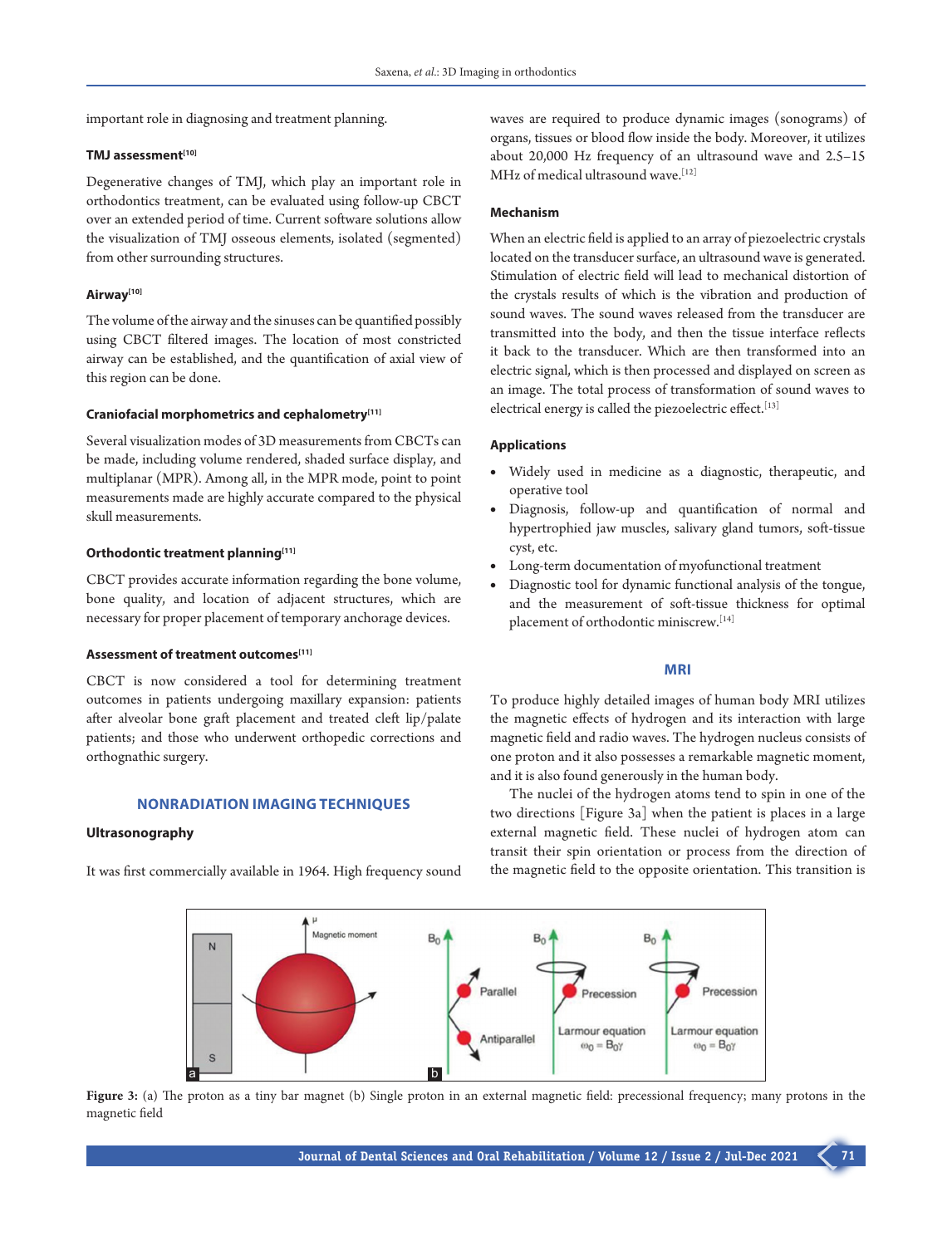caused by releasing a radiofrequency causing the nuclei to spin in other direction. The frequency of energy required to make this transition is specific, and is called the Larmor frequency [Figure  $3b$ ].<sup>[15]</sup>

The energy released by molecules transitioning or processing from the high-energy to low-energy state produces the signal which used to create MRI images.

MRI was first used for imaging the temporomandibular joint by Helms *et al*. in 1984. In the field of orthodontics, the first MRI study of TMJ following Herbst appliance therapy was published in 1998.

# **APPLICATIONS IN ORTHODONTICS**

### **In the diagnosis of TMJ disorders**

MRI has been found more accurate in confirming various disorder of TMJ. MRI has been found as accurate as arthrotomography in confirming disc displacement and more accurate in disclosing gross arthrosis than tomography. Disc perforations are better disclosed by arthrography.

# **In evaluating the TMJ adaptations following functional appliances**

TMJ adaptations following Herbst appliance has been well documented in literature using MRI.<sup>[16]</sup>

#### **In evaluating the jaw muscles and craniofacial morphology**

MRI has been used in several studies for measuring cross-sectional area and volume of the jaw muscles. It has also been used in measuring the muscle volume in response to myofunctional appliance. 3D reconstruction of jaw muscles is possible using software applications.

### **Intra oral scanner**

For many decades, now 3D geometry of dental tissues was registered using conventional impression techniques.[17] The primary disadvantage of these conventional techniques is errors occurring due to expansion of dental stone and volumetric changes of impression materials for which an excellent dental laboratory service is required. Intraoral scanner (IOS) impression techniques [Figure 4] was developed in dental practice to overcome the errors of conventional impression techniques.

### **Advantages of digital scanning[18]**

Improvement in both diagnostic and therapeutic measures, improved case acceptance, faster records submission to laboratories and insurance providers, lesser retakes, reduced storage requirements, reduced chair time, faster laboratory return standardization of office procedures, improved appliance accuracy, better workflow, lower inventory expense, and reduced treatment times.

Patient benefits include more comfort and less anxiety, easier

refabrication of lost or broken appliances, reduced chair time as well as potentially reduced treatment time.

#### **IOS technologies**

IOS is a medical device consisting of a handheld camera (hardware), a computer, and a software. The IOS objective is to assess the 3D geometry of an object accurately. Standard Tessellation Language (STL) or locked STL is the most widely used digital format. It is open irrespective of the type of imaging technology employed by IOS, all cameras require the projection of light that is then recorded as individual images or video and compiled by the software after recognition of the points of interest (POI).

Four types of imaging technology are currently employed<sup>[18]</sup>

- 1. Triangulation
- 2. Parallel confocal imaging
- 3. Active wave front sampling (AWS)/Three-dimensional inmotion video
- 4. Accordion fringe interferometry (AFI).

### **Triangulation [Figure 5a]**

Laser technology is used to calculate distances from the scanner wand sensor to the object using Pythagorean geometric principles.<sup>[18]</sup> Optical triangulation uses this principle and often



**Figure 4:** Intraoral scanner (digital) in use and chairside IOS



**Figure 5:** (a) Triangulation technique (b) paralleling confocal technique (c) accordion fringe interferometry (d) active wavelength sampling